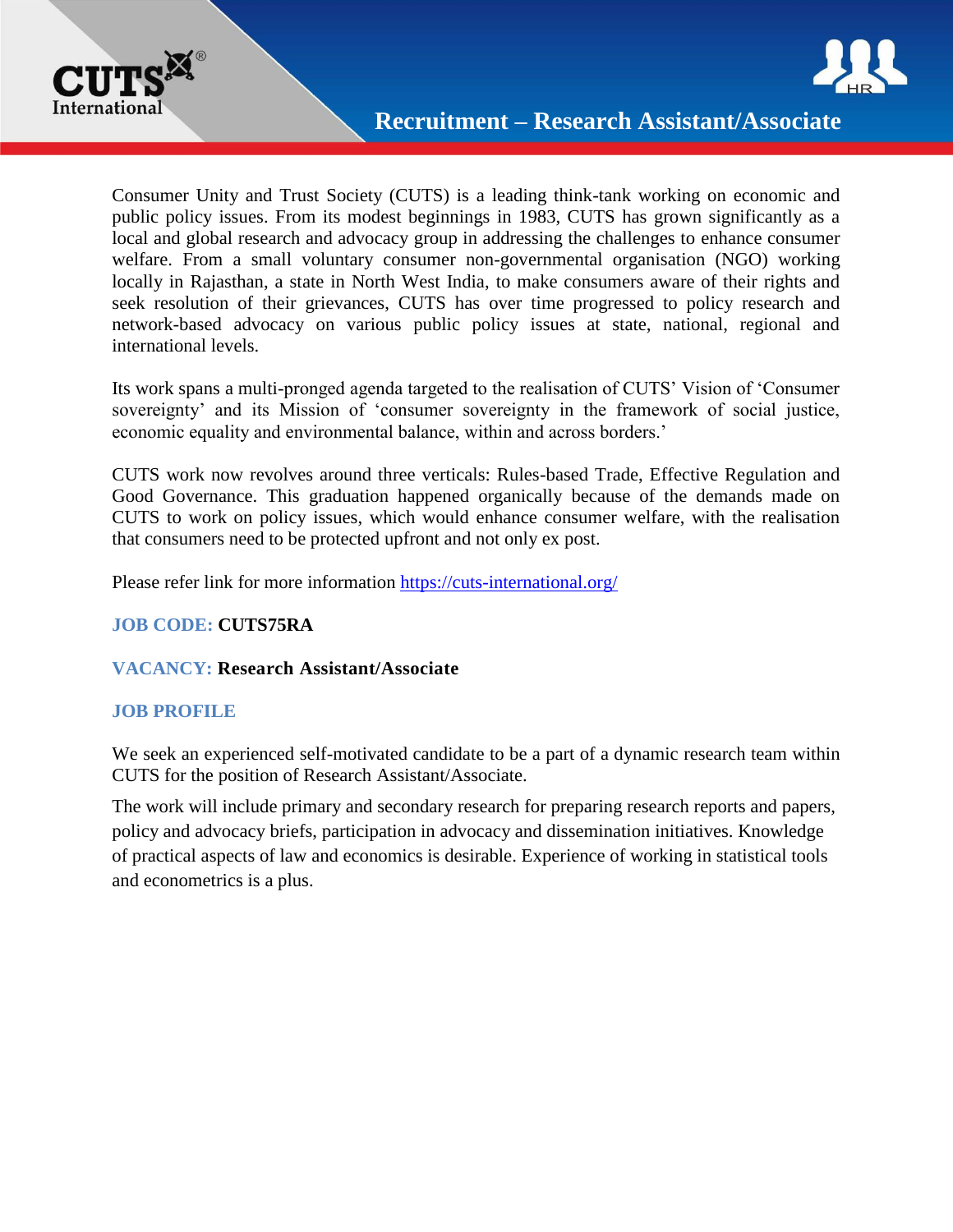

#### **RESPONSIBILITIES**

- Undertake research projects in defined areas of interest with end-to-end ownership for project planning, data collection, analysis and documentation.
- Deliver projects within agreed timelines, keeping in mind the quality and impact indicators set for the team.
- Collate and assist in analysis of data collected through pilot projects, and report on findings.
- Partner with the communication, advocacy and outreach teams to effectively disseminate research findings to media and other key stakeholders in the policy making ecosystem. Support dialogues, workshops, and conferences on the research outputs.
- Support the fund-raising team in submitting grant proposals and identifying new donors for our projects.
- Carry out field research and data analysis

### **PERSONAL ATTRIBUTES**

- **Communicate Effectively:** Speak, listen and write in a clear, thorough and timely manner using appropriate and effective communication tools and techniques;
- **Creativity/Innovation:** Develop new and unique ways to improve operations of the organisation and to create new opportunities;
- **Analytical Skills:** Able to analyse large, complex data sets using a variety of software applications (SPSS, SAS, Excel, Microsoft Office Suite), including the use of relational databases;
- **Planning & Organising:** Able to multitask, prioritize, and manage time efficiently;
- **Relationship Management:** Anticipate, understand, and respond to the needs of internal/external clients/relevant stakeholders to meet or exceed their expectations within the organisational parameter;
- **Make Decisions:** Assess situations to determine the importance, urgency and risks, and make clear decisions which are timely and in the best interests of the organisation;
- **Cultural Understanding:** International mind set, understands different perspectives and is able to work comfortably in multi-cultural environment;
- **Accountability:** Self-starter with a strong sense of initiative and focused on results; ability to manage multiple projects within ambiguous and undefined parameters.

## **QUALIFICATIONS AND EXPERIENCE**

- Graduate/Post Graduate in Economics:
- Minimum 0 to 3 years of professional experience.
- Experience of law and policy making is highly desirable;
- Previous experience of data economy research and advocacy preferred.
- Experience of working in a multicultural environment will be an added advantage.

### **TECHNICAL COMPETENCIES**

Good working knowledge and proven experience of quantitative and qualitative research with strong analytical skills.